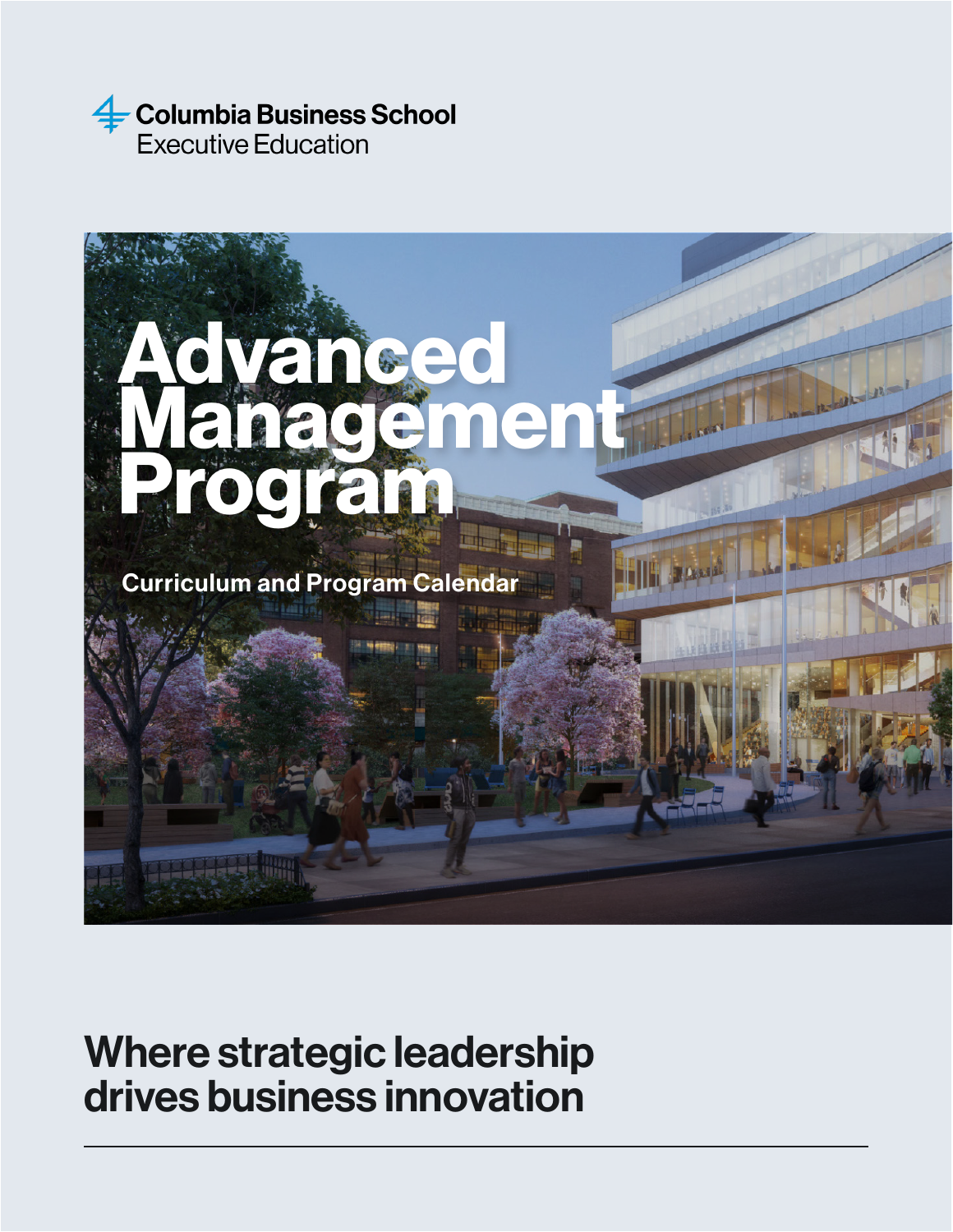# Program Design

Access the quality of instruction and level of leadership development you expect from Columbia Business School Executive Education from wherever you are in the world when you pursue the blended format of the Advanced Management Program.

We designed and incorporated these three instructional modalities to maximize both the participant's return on learning and the organization's return on investment.



#### **Asynchronous** Online Sessions

Throughout the asynchronous online portion of the program, participants will complete individual case studies, video lectures, workshops, and more on their own time. All asynchronous material relates directly to the topics covered in weekly live online sessions.



Live Online **Sessions** 

Participants engage directly with Columbia Business School faculty, guest lecturers, and industry leaders in a series of live online sessions, networking events, and office hours. The 90-minute live online sessions take place at 9 a.m. ET on Mondays and Thursdays.



In-Person Immersion

Our program culminates with an in-person immersion in New York City. This fiveday session will challenge you to apply strategic leadership techniques in unique experiential and team-building exercises and activities taking place on the Columbia Business School campus and throughout New York City.

# Learning Time Per Week

| <b>Live Online</b><br><b>Sessions</b> | Asynchronous Online<br>Learning Sessions | Readings, Personal<br>Reflections, and<br>Assignments                         |
|---------------------------------------|------------------------------------------|-------------------------------------------------------------------------------|
| 3 hours                               | <b>1-1.5 hours</b>                       | 1 hour                                                                        |
|                                       | $5-6$ hours $*$                          |                                                                               |
|                                       |                                          | *Time allocations are<br>subject to change and may<br>vary on a weekly basis. |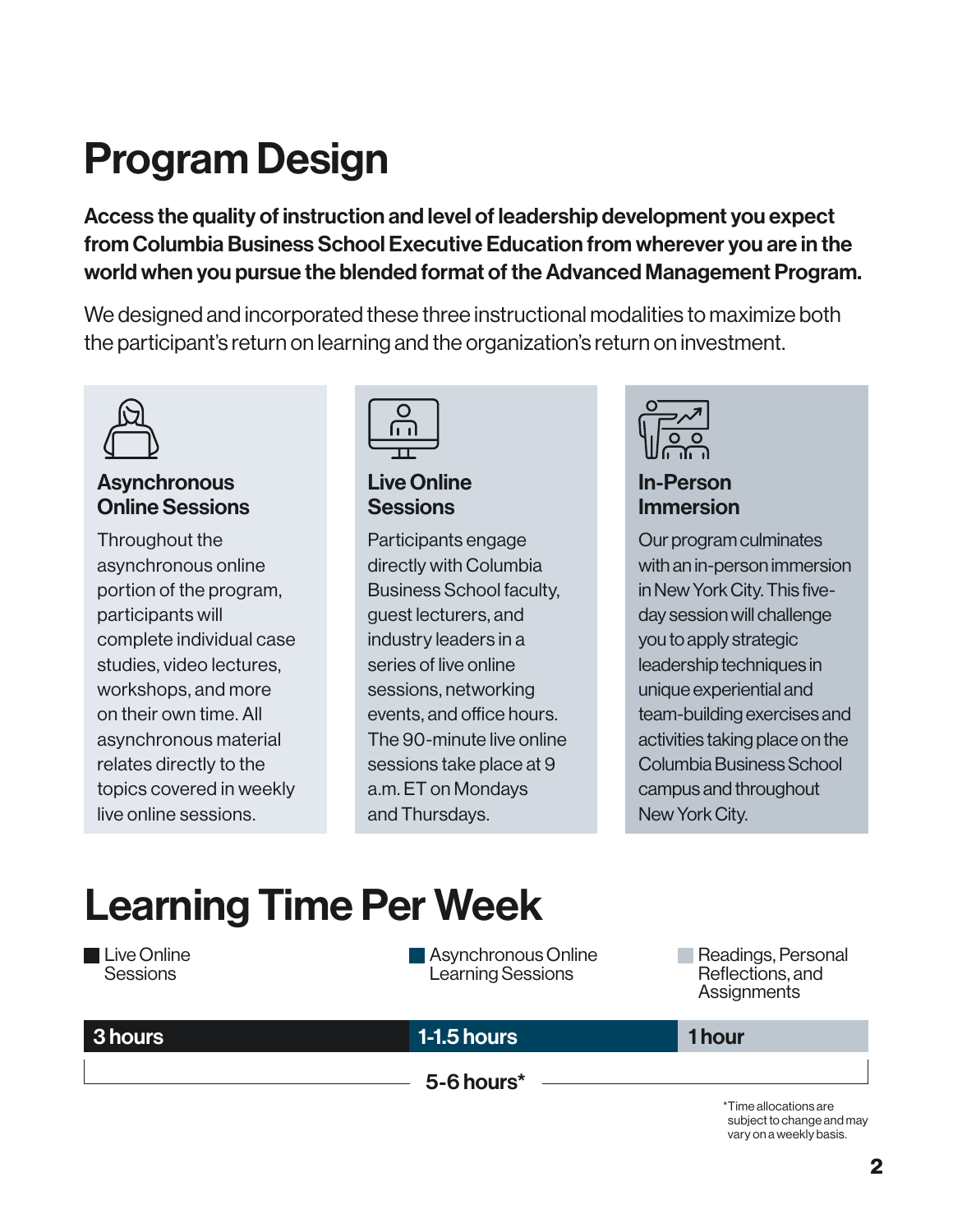## Program Modules and Calendar

Over the course of four online modules and one in-person immersion, the Advanced Management Program prepares senior executives to make an impact and lead their organizations forward.

## Module I: Strategic Leadership Weeks 1-5

In this first module, you will assess and discuss concepts, including:

- Principles of value
- Platform and corporate strategies
- Strategic intuition
- Strategic Learning Framework

This module also features a live industry and sector analysis, guest speakers, and regional group discussions on strategic leadership.

## Module II: Personal Leadership Weeks 6-10

Look inward throughout our second module and learn to:

- Leverage personal values in your role
- Become an authentic leader
- •Analyze your leadership strengths and weaknesses
- Manage stress
- Build resilience

You'll also engage in one-on-one peer coaching and Columbia's proprietary 360-degree leadership feedback tool.

### Module III: Interpersonal Leadership Weeks 11-13 (Part I) Weeks 14-17 (Part II)

Discover how to harness the power and perspectives of diverse teams as you explore:

- Leading inclusively
- Psychological safety
- Decision processes and negotiation
- Inspirational leadership

This module incorporates group discussion, networking opportunities, and guest speakers offering industry insight on creating mutual value.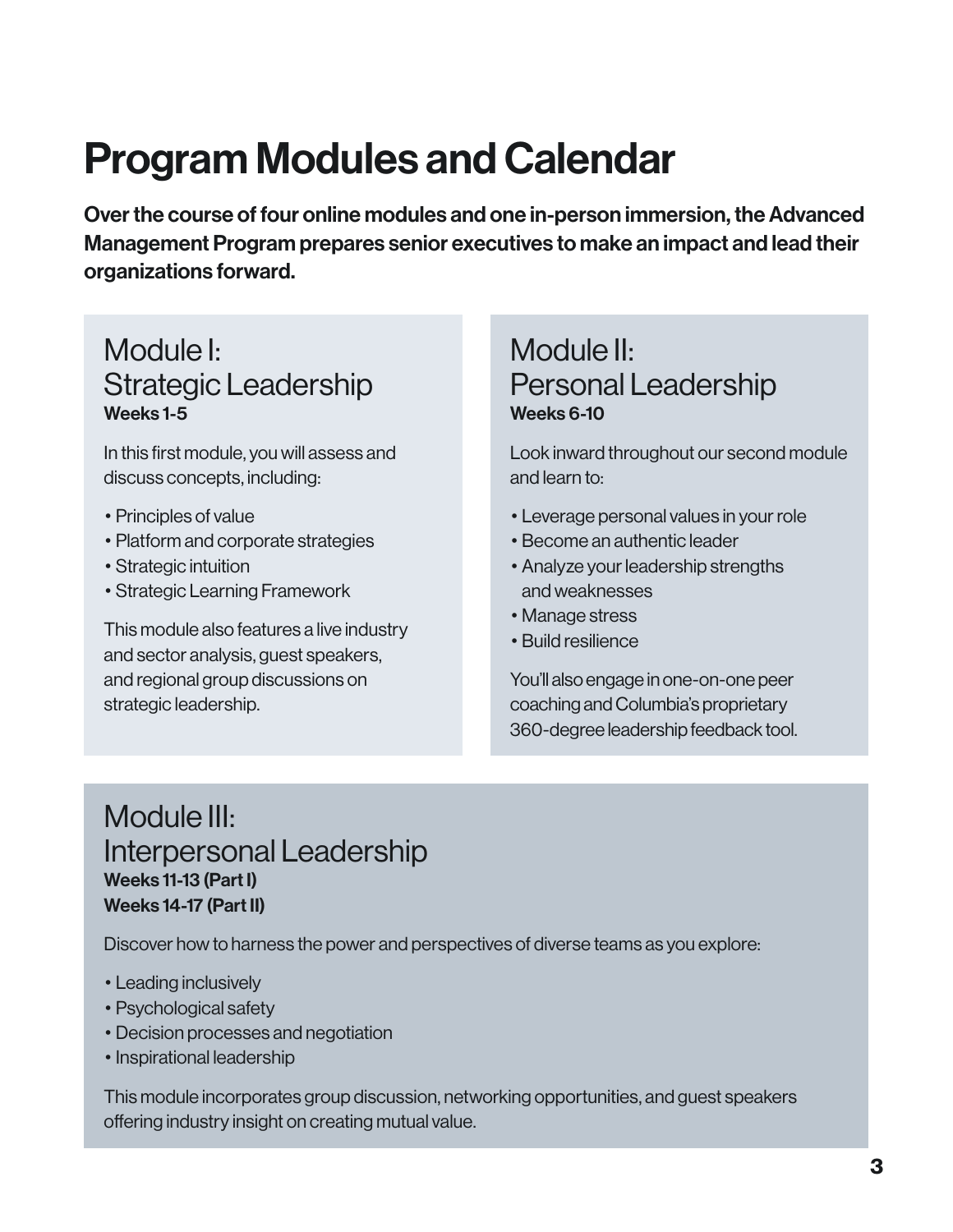

## Module IV: The Heart of Leadership Weeks 19-22

Our program culminates in a final module covering:

- Persuasion
- Organizational change
- The art of choice
- Leadership credo

Prior to the completion of the program, you will build and present a relevant and immediate action plan that will help you address a business challenge you are currently facing when you return to your organization.

#### Program Modules and Calendar *(continued)*

#### New York City Immersion Week 18

Join your fellow Advanced Management Program participants on the Columbia Business School campus in the business capital of the world to expand on topics, including:

- Quantitative Intuition™
- •Entrepreneurial strategy and fostering innovation
- Operations strategy
- Building high performance teams
- Strategic marketing

Sessions take advantage of our unique location at the hub of industry and innovation, allowing you to immerse yourself and learn from the very center of business that is New York City.

Upon completion of the Advanced Management Program, earn a Certificate in Business Excellence from Columbia Business School Executive Education. You will receive select alumni benefits, including worldwide alumni events, exclusive career resources, an online networking platform, the alumni directory, and more. Since professional development is a lifelong journey, Advanced Management Program participants also receive a 25 percent tuition discount for themselves and up to four of their colleagues on most executive education programs.

## [Apply Now](https://apply.cbs-amp.execed.gsb.columbia.edu/AMP/CommunitiesSelfReg?_gl=1*1d3490s*_gcl_aw*R0NMLjE2MTkwMjI0NTkuQ2p3S0NBandtdi1EQmhBTUVpd0E3eFlyZDlrUG1xTDRhSENZakxsQkFsTWh5NmZUb0hhMzl5NFh0cWRzNEFEd2hqNjRxM1RjemtUaTR4b0MyendRQXZEX0J3RQ)